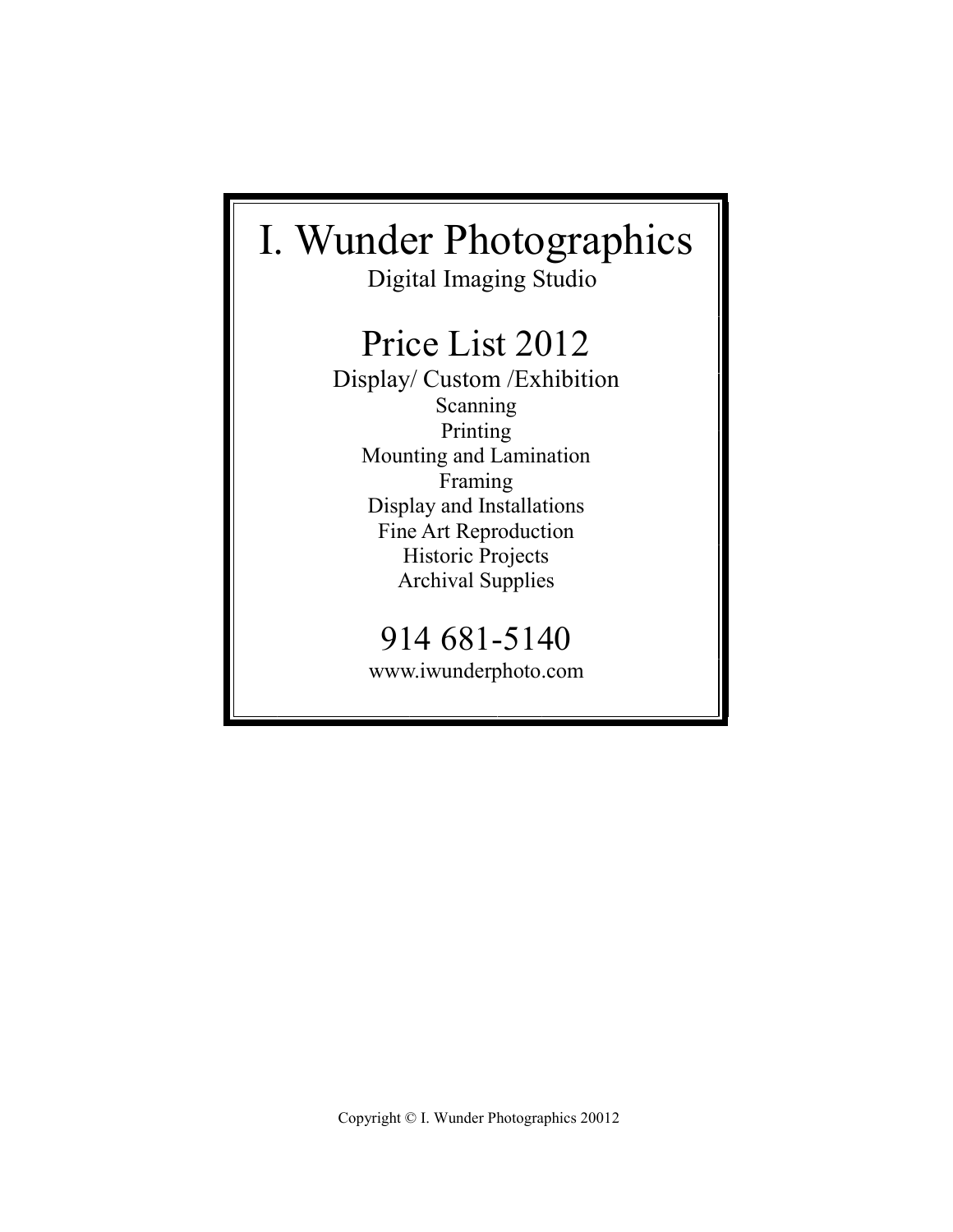## Digital Services

#### Scans

We have flatbed and virtual drum scanning to handle all your scanning needs.

| <b>Size</b>                | Price             |
|----------------------------|-------------------|
| First 15 megs              | \$10.00           |
| <b>Additional Megs</b>     | \$0.25            |
| Specialty color correction | \$125.00 per hour |

#### Printing We offer several levels of printing

### Econo Printing

These prints are almost half the cost of our Lab Prints. You do all the work and submit files that conform to our pre-flight instructions and we simply run them through our printers. Photo grade output on Glossy or Luster photo papers. All files that do not conform to our pre-flight instructions will be billed at normal "Lab Quality" pricing

| <b>Econo Black &amp; White or Color</b> |       |  |  |
|-----------------------------------------|-------|--|--|
| Size                                    | Price |  |  |
| 5x7                                     | 6.00  |  |  |
| 8x10                                    | 9.00  |  |  |
| 8.5x11                                  | 10.00 |  |  |
| 11x14                                   | 15.00 |  |  |
| 16x20                                   | 26.00 |  |  |
| 20x24                                   | 30.00 |  |  |

### Lab Quality Printing

These prints take the place of a traditional B&W R.C. or type "C" print from the darkroom and come in glossy and luster RC. They are worked on but not re-worked on. They include some zonal changes and spotting and do not include a test proof. 60" wide up to 100' long. Add 20% for mat papers

| <b>Black &amp; White</b>                         |                 |         |       |           |       |             |
|--------------------------------------------------|-----------------|---------|-------|-----------|-------|-------------|
| Size                                             | 1 <sub>st</sub> | $2 - 4$ | 5-9   | $10 - 14$ | 15-20 | $21 +$ Call |
| 5x7                                              | 7.00            | 4.50    | 3.50  | 3.25      | 3.00  | 2.75        |
| 8x10                                             | 10.00           | 6.00    | 4.50  | 4.00      | 3.50  | 3.25        |
| 8.5x11                                           | 11.00           | 6.50    | 6.00  | 5.50      | 5.00  | 4.75        |
| 11x14                                            | 15.00           | 10.00   | 7.50  | 6.25      | 6.00  | 5.50        |
| 16x20                                            | 25.00           | 18.50   | 14.00 | 12.50     | 11.50 | 10.00       |
| 20x24                                            | 40.00           | 30.00   | 24.00 | 21.50     | 19.50 | 17.50       |
| Refer to the color chart below for larger sizes. |                 |         |       |           |       |             |

| Color  |                 |         |        |           |           |             |
|--------|-----------------|---------|--------|-----------|-----------|-------------|
| Size   | 1 <sub>st</sub> | $2 - 4$ | $5-9$  | $10 - 14$ | $15 - 20$ | $21 +$ Call |
| 5x7    | 10.00           | 6.00    | 4.50   | 4.00      | 3.75      | 3.50        |
| 8x10   | 15.00           | 7.50    | 6.00   | 4.75      | 4.50      | 4.25        |
| 8.5x11 | 18.00           | 10.00   | 7.50   | 7.00      | 6.00      | 5.50        |
| 11x14  | 25.00           | 14.00   | 10.00  | 8.00      | 7.00      | 6.50        |
| 16x20  | 42.00           | 25.00   | 18.00  | 15.00     | 13.50     | 12.00       |
| 20x24  | 60.00           | 35.00   | 25.00  | 20.00     | 18.00     | 16.00       |
| 20x30  | 70.00           | 40.00   | 35.00  |           |           |             |
| 24x30  | 75.00           | 45.00   | 40.00  |           |           |             |
| 24x36  | 90.00           | 50.00   | 45.00  |           |           |             |
| 30x40  | 125.00          | 80.00   | 70.00  |           |           |             |
| 36x36  | 135.00          | 90.00   | 80.00  |           |           |             |
| 36x48  | 180.00          | 110.00  | 100.00 |           |           |             |
| 36x60  | 225.00          | 175.00  | 160.00 |           |           |             |
| 36x72  | 270.00          | 190.00  | 175.00 |           |           |             |
| 44x48  | 220.00          | 165.00  |        |           |           |             |
| 44x60  | 275.00          | 210.00  |        |           |           |             |
| 44x72  | 330.00          | 250.00  |        |           |           |             |
| 48x96  | 480.00          | 360.00  |        |           |           |             |
| 54x72  | 405.00          | 305.00  |        |           |           |             |
| 54x96  | 540.00          | 405.00  |        |           |           |             |
| 60x60  | 375.00          | 285.00  |        |           |           |             |
| 60x72  | 450.00          | 340.00  |        |           |           |             |
| 60x84  | 525.00          | 400.00  |        |           |           |             |
| 60x96  | 600.00          | 450.00  |        |           |           |             |
| 64x112 | 750.00          | 565.00  |        |           |           |             |

Larger prints are available price on request

### Exhibition Printing

These prints can be any combination of ink sets and substrates that are available and are printed at any resolution needed depending on substrate. These prints are worked-on in the true sense of a traditional custom lab doing exhibition printing. They include full zonal changes, color balancing, spotting, and are resolved to the photographers personal vision. Pricing is based on "Lab Quality" printing prices plus \$125.00 per hour production time and proofing charges.

The artist is encouraged to come to the studio for a final printing session to make the final adjustments to the print.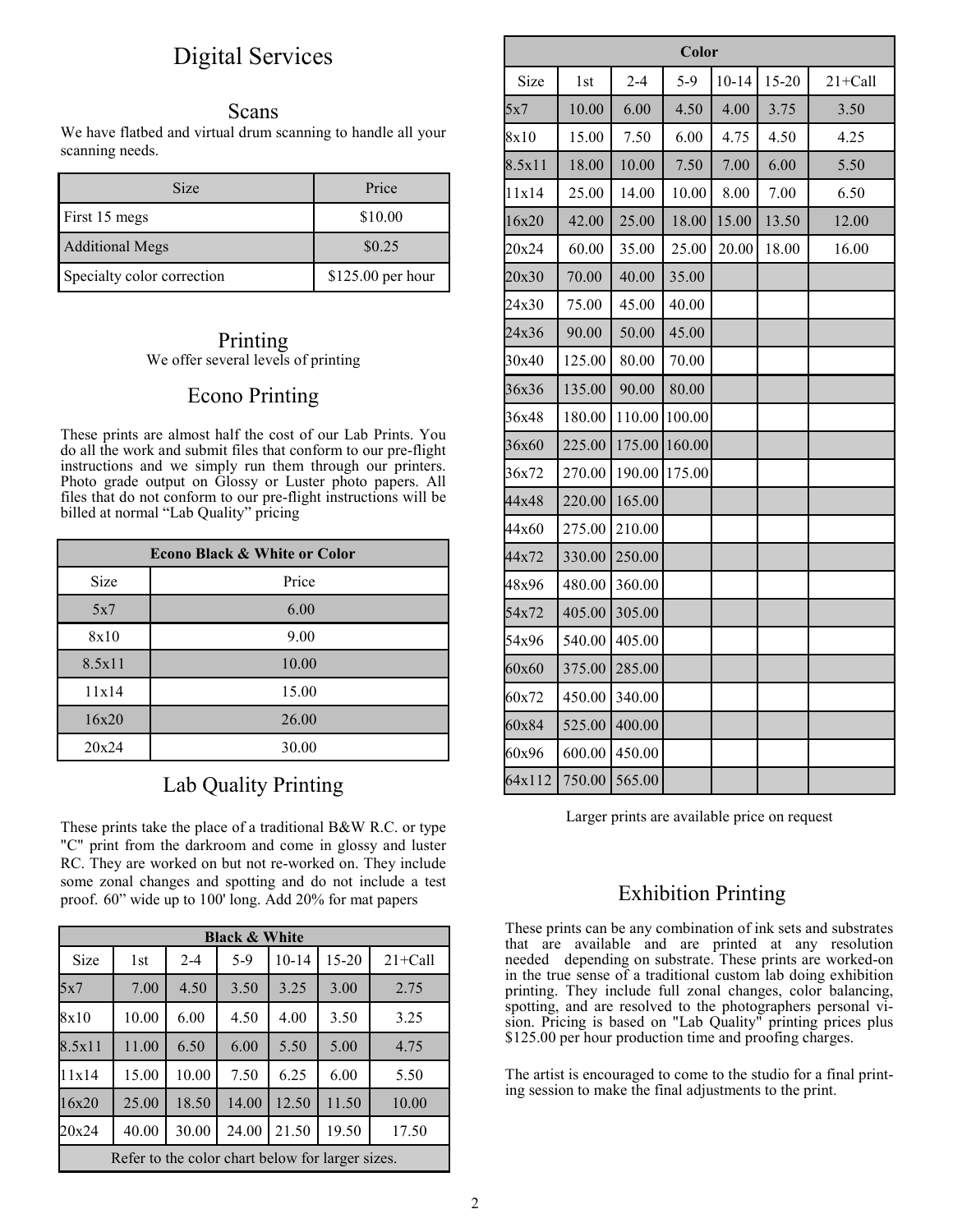| <b>Pricing</b>                                                   |                   |  |  |  |
|------------------------------------------------------------------|-------------------|--|--|--|
| $Price = Lab$ quality price plus<br>hourly production charge and | \$125.00 Per Hour |  |  |  |
| Proofing                                                         |                   |  |  |  |
| <b>Size</b>                                                      | Price             |  |  |  |
| 5x7                                                              | 5.00              |  |  |  |
| 8x10                                                             | 7.50              |  |  |  |
| 11x14                                                            | 15.00             |  |  |  |
| 16x20                                                            | 20.00             |  |  |  |
| 20x24                                                            | 30.00             |  |  |  |
| Larger sizes are priced 1/2 the cost of the final print price.   |                   |  |  |  |

### Digital Archival Fiber Base Prints

These prints are the equivalent to traditional fiber base silver gelatin prints from the darkroom. They look exactly like a glossy fiber dried mat or true mat surface print and are acid free PH neutral with a longevity rating from Wilhelm Research of over 70 years. We have several choices in both surfaces.

| <b>Archival Fiber Base</b> |        |  |  |
|----------------------------|--------|--|--|
| Size                       | Price  |  |  |
| 5x7                        | 15.00  |  |  |
| 8x10                       | 30.00  |  |  |
| 11x14                      | 40.00  |  |  |
| 16x20                      | 80.00  |  |  |
| 20x24                      | 120.00 |  |  |
| 24x36                      | 200.00 |  |  |

### Vintage Paper Series

In our Vintage Paper Series we have replicated discontinued papers from the past. Papers that we wished never left us now can be recreated for you on archival digital fiber paper. Our Standard Vintage Fiber has that classic look of a glossy fiber dried mat matching a silver gelatin tone exactly. We have several papers to choose from.

#### **Oriental Segal Kodak Polycontrast Rapid Agfa Portriga Rapid Generic Selenium Toned**

Prints are available up to 60" wide, price on request

| <b>Archival Vintage Fiber Base</b> |        |  |  |
|------------------------------------|--------|--|--|
| Size                               | Price  |  |  |
| 5x7                                | 18.00  |  |  |
| 8x10                               | 36.00  |  |  |
| 11x14                              | 50.00  |  |  |
| 16x20                              | 100.00 |  |  |
| 20x24                              | 150.00 |  |  |
| 24x36                              | 250.00 |  |  |

### Prints up to  $60$ " wide are available, price on request  $\frac{3}{3}$

# Art Reproduction

Art reproduction is the most critical of all levels of printing. It is the most demanding and time consuming process we have due to it's need for exactness. When reproducing works of art there are three stages. First, there's the digitizing of the original in either digital or film. Second, there is the manipulation of the file for tonal correction and color matching, and if needed retouching of the file. Thirdly, there is the proofing and final printing.

### 1) Original Flat Art Photographic Services

- Black & white or Color originals up to 4x6 feet
- 35mm Chromes, 2 densities, 1 for slide sheet viewing, 1 for projection
- 4x5 Copy Negs or Chromes
- High Resolution Digital Files
- Virtual Drum Scanning
- Lighting**:** Direct, Diffused, and Polarized

### Film Copy Work

| 35mm Copy Negative (5 min.) | \$25.00  |
|-----------------------------|----------|
| 4x5 Copy Negative           | \$150.00 |

### Digital Copy Work (scan/shoot)

| Single Shot                        | \$25.00            |
|------------------------------------|--------------------|
| <b>Ouadrants</b>                   | \$25.00 per Quad   |
| Stitching                          | \$10.00 per stitch |
| * Single shot file, 5x7 proof, JPG | \$40.00            |

### 2) Proofing and color correction

### Proofing

| <b>Size</b>                                                    | Price   |  |  |
|----------------------------------------------------------------|---------|--|--|
| 5x7                                                            | \$15.00 |  |  |
| 8x10                                                           | \$20.00 |  |  |
| 11x14                                                          | \$35.00 |  |  |
| Larger sizes are priced 1/2 the cost of the final print price. |         |  |  |
| Color correction that goes over the norm \$125.00 per hour     |         |  |  |

3)

### Fine Art Printing

There are so many papers and substrates to print on these days from traditional papers to metals that the creative applications seem almost endless. Prices are dependent on the material we are printing on.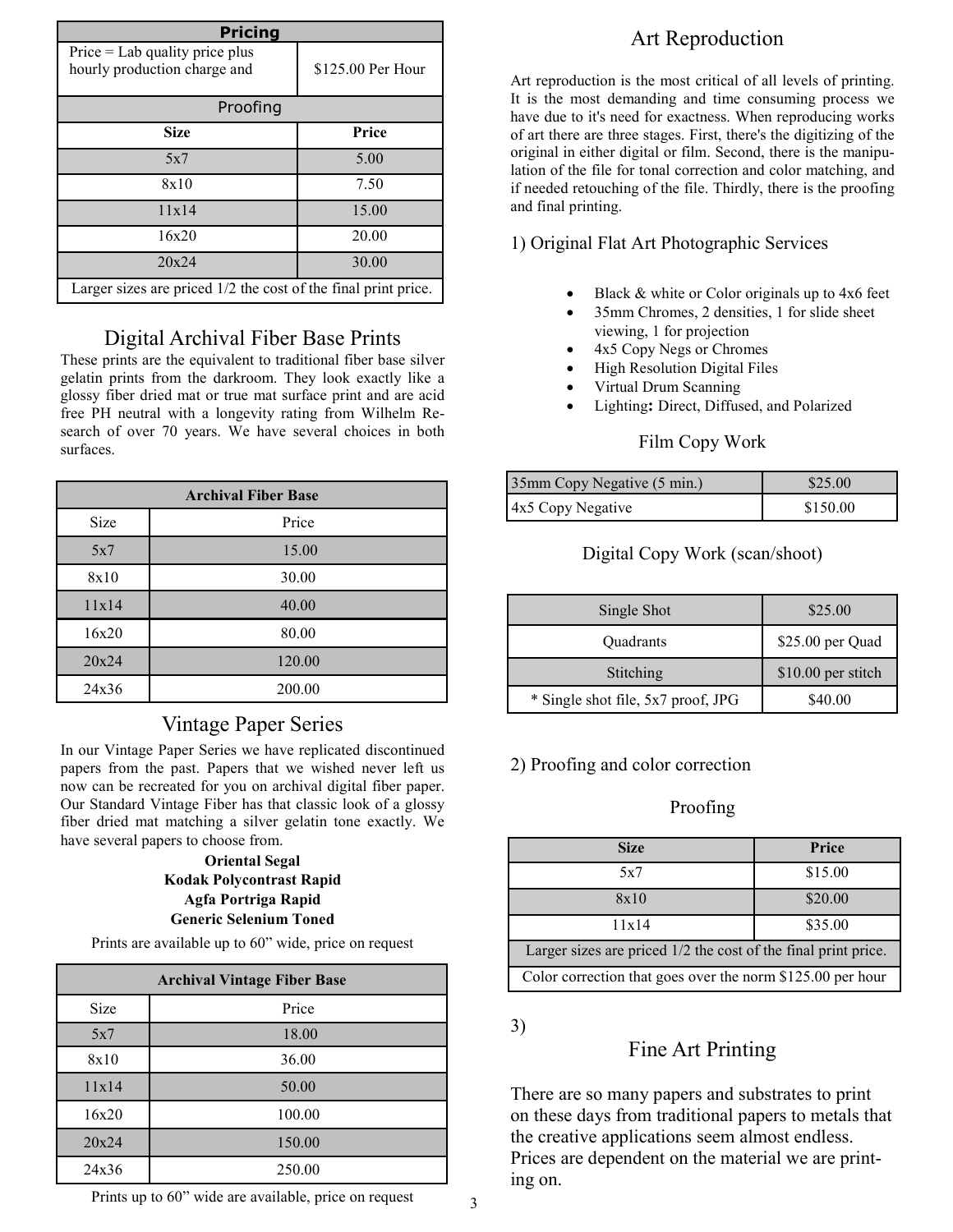### Fiber/Rags/Watercolor

| Size    | Price    | Size  | Price    |
|---------|----------|-------|----------|
| 81/2x11 | \$18.00  | 44x60 | \$370.00 |
| 11x17   | \$25.00  | 44x72 | \$440.00 |
| 16x20   | \$45.00  | 48x48 | \$320.00 |
| 17x22   | \$50.00  | 48x60 | \$400.00 |
| 18x24   | \$60.00  | 48x72 | \$480.00 |
| 20x24   | \$70.00  | 48x84 | \$320.00 |
| 20x30   | \$85.00  | 48x96 | \$655.00 |
| 24x30   | \$100.00 | 54x60 | \$450.00 |
| 24x36   | \$120.00 | 54x72 | \$540.00 |
| 30x40   | \$170.00 | 54x84 | \$630.00 |
| 36x36   | \$180.00 | 64x96 | \$855.00 |
| 36x48   | \$240.00 | 60x60 | \$500.00 |
| 36x60   | \$300.00 | 60x72 | \$600.00 |
| 36x72   | \$360.00 | 60x84 | \$700.00 |
| 44x44   | \$270.00 | 60x96 | \$800.00 |
| 44x48   | \$295.00 |       |          |

#### Canvas

| Size  | Price    | <b>Size</b> | Price    |
|-------|----------|-------------|----------|
| 11x14 | \$52.00  | 44x60       | \$440.00 |
| 11x17 | \$60.00  | 44x72       | \$520.00 |
| 16x20 | \$84.00  | 48x48       | \$390.00 |
| 17x22 | \$94.00  | 48x60       | \$480.00 |
| 18x24 | \$105.00 | 48x72       | \$560.00 |
| 20x24 | \$110.00 | 48x84       | \$645.00 |
| 20x30 | \$135.00 | 48x96       | \$730.00 |
| 24x30 | \$150.00 | 54x60       | \$530.00 |
| 24x36 | \$175.00 | 54x72       | \$620.00 |
| 30x40 | \$230.00 | 54x84       | \$710.00 |
| 36x36 | \$240.00 | 64x96       | \$935.00 |
| 36x48 | \$310.00 | 60x60       | \$580.00 |
| 36x60 | \$375.00 | 60x72       | \$680.00 |
| 36x72 | \$440.00 | 60x84       | \$780.00 |
| 44x44 | \$340.00 | 60x96       | \$885.00 |
| 44x48 | \$365.00 |             |          |

Canvas Stretching

| <b>Stretcher Bars</b>       | <b>Price Per Running Foot</b> |
|-----------------------------|-------------------------------|
| $7/8 \times 2.1/4$ Standard | \$10.00                       |
| $11/2 \times 13/8$          | \$10.00                       |
| $11/4 \times 13/16$         | \$9.00                        |
| 21/2 x1                     | \$12.00                       |
| 11/2 x 2                    | \$15.00                       |

 $(Length + Height)$  /6 x Price = Cost

### Spraying

Spraying has become an important issue in fine art printing. The questions being brought up these days with etchers and watercolorist about spraying is not the same issue for Giclee' printing because the Fine Art paper they use is not constructed in the same manner as ink-jet archival aqueous papers. Where in the ink-jet papers are 100% acid free and the pigmented ink is 100% archival, the ink-jet coating is highly effected by Ozone. Ozone is a gas emitted by electrical equipment. Its effect on the poly coating of the paper is that it turns the print brown. The same color as if a print was printed on a acid content paper. We find that if an art print is not going to be framed it should be sprayed with our 100% archival solvent spray to protect it from damage by the Ozone, protect the inks from marring, and add UV protection at the same time. It is invisible and does not effect the look of the print at all. Wilhelm Riecht of the Willhelm Institute who is the leading authority on conservation of photographical material says our spray adds 50 years to the life of the print. We believe all editions should be sprayed. If you would like to see how your prints can be effected by Ozone, just give us a call and come over to see for yourself.

| Spraying | \$3.00 per sq ft $$20.00$ minimum |
|----------|-----------------------------------|
|          |                                   |

### Display Indoor/Outdoor

Glossy/Matt/Trans/Flex/Canvas/Silk/Vinyl Vinyl Adhesive/ Poly's

| <b>Size</b> | Price    | Size         | Price    |
|-------------|----------|--------------|----------|
| 16x20       | \$27.00  | 36x84        | \$262.00 |
| 17x22       | \$32.00  | 36x96        | \$300.00 |
| 20x24       | \$42.00  | 48x48        | \$200.00 |
| 20x30       | \$52.00  | 48x60        | \$250.00 |
| 24x30       | \$62.00  | 48x72        | \$300.00 |
| 24x36       | \$75.00  | 48x84        | \$350.00 |
| 24x48       | \$58.00  | 48x96        | \$400.00 |
| 30x40       | \$105.00 | 60x60        | \$315.00 |
| 36x36       | \$112.00 | 60x72        | \$375.00 |
| 36x48       | \$150.00 | 60x48        | \$250.00 |
| 36x60       | \$190.00 | 60x96        | \$500.00 |
| 36x72       | \$225.00 | Larger sizes | Call     |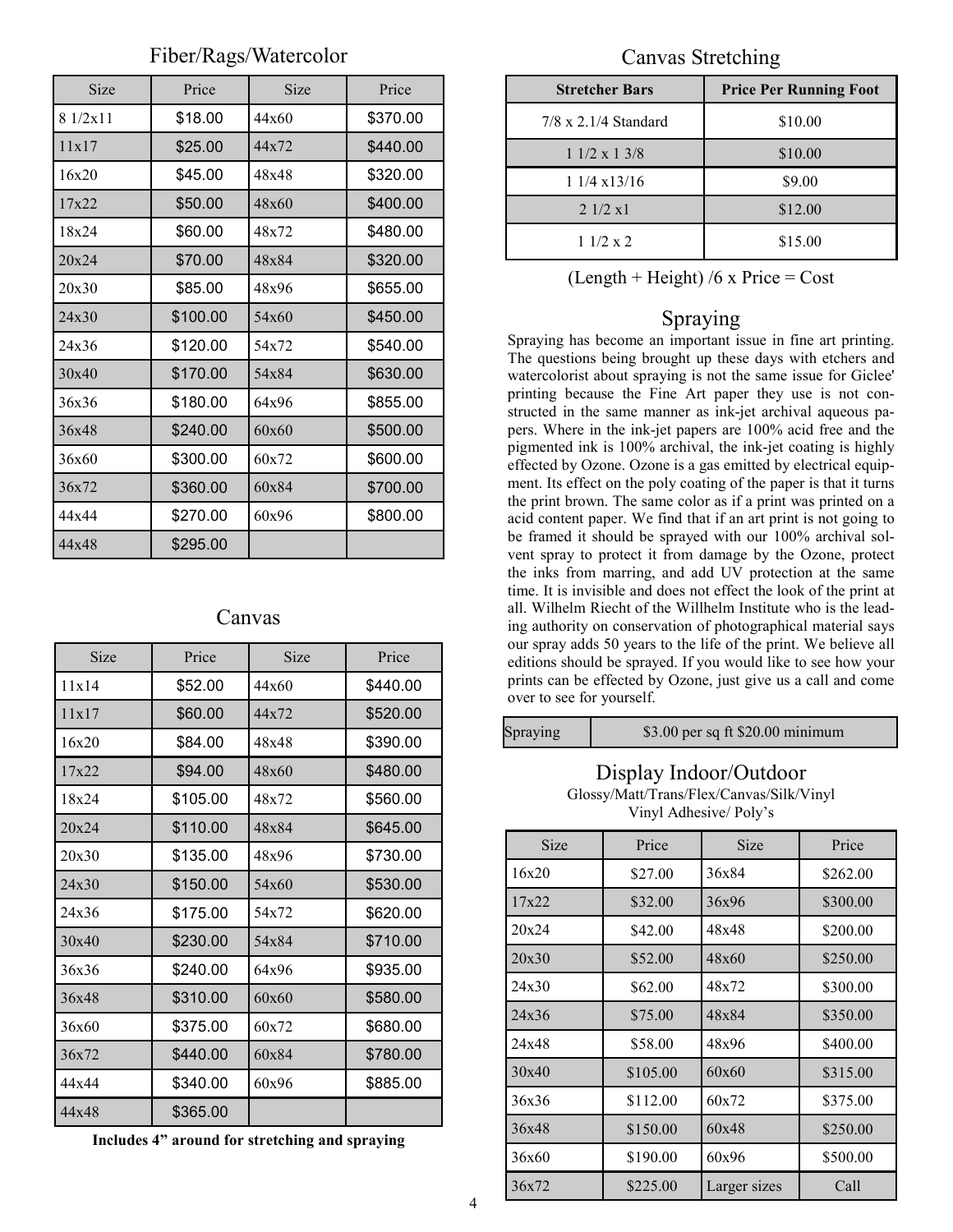| Services                 |                                                                                                                                                                        |                |  |  |
|--------------------------|------------------------------------------------------------------------------------------------------------------------------------------------------------------------|----------------|--|--|
| Service                  | Description                                                                                                                                                            | Price          |  |  |
| CD                       | Price per 1 CD                                                                                                                                                         | 5.00           |  |  |
| CD/DVD<br><b>Burning</b> | Per file to CD                                                                                                                                                         | 2.00           |  |  |
| <b>DVD</b>               | Price Per 1 DVD                                                                                                                                                        | 10.00          |  |  |
| File<br>Conversion       | Converting per file from<br>one format to another                                                                                                                      | 5.00           |  |  |
| Computer<br>Manipulation | Work going beyond usual<br>printing manipulations<br>such as joining two pho-<br>tos, etc. that take more<br>then the usual time, will<br>be billed at an hourly rate. | 125.00 per hr. |  |  |
| Consultation             | Digital Consultation/<br>Classes                                                                                                                                       | 100.00 per hr. |  |  |
| Email\Data               | Per File                                                                                                                                                               | 5.00           |  |  |
| <b>FTP</b>               | Per Meg                                                                                                                                                                | .10            |  |  |

### Mounting / Lamination

L

Listed below are the prices for most of the usual boards we use. We also mount on wood, and metals. For further info on specialized mounting or lamination projects, call for details.

### Mounting

| <b>Size</b> | 3/16<br><b>Archival</b><br>Foam | $1/2$ Ar-<br>chival<br>Foam | 3/16<br>Gater<br><b>Board</b> | 1/2<br>Gater<br><b>Board</b> | Corro-<br>plast 4-6<br>mil |
|-------------|---------------------------------|-----------------------------|-------------------------------|------------------------------|----------------------------|
| 8.5x11      | \$11.00                         | \$16.00                     | \$16.00                       | \$20.00                      | \$15.00                    |
| 11x14       | \$12.00                         | \$18.00                     | \$18.00                       | \$25.00                      | \$16.00                    |
| 11x17       | \$13.00                         | \$22.00                     | \$20.00                       | \$28.00                      | \$20.00                    |
| 16x20       | \$14.00                         | \$25.00                     | \$25.00                       | \$32.00                      | \$22.00                    |
| 20x24       | \$16.00                         | \$30.00                     | \$30.00                       | \$36.00                      | \$25.00                    |
| 20x30       | \$24.00                         | \$35.00                     | \$35.00                       | \$40.00                      | \$32.00                    |
| 24x30       | \$26.00                         | \$38.00                     | \$38.00                       | \$50.00                      | \$35.00                    |
| 24x36       | \$30.00                         | \$42.00                     | \$45.00                       | \$60.00                      | \$40.00                    |
| 30x40       | \$32.00                         | \$50.00                     | \$55.00                       | \$70.00                      | \$45.00                    |
| 40x50       | \$45.00                         | \$70.00                     | \$75.00                       | \$100.00                     | \$60.00                    |
| 40x60       | \$60.00                         | \$80.00                     | \$100.00                      | \$115.00                     | \$75.00                    |
| 40x72       | \$65.00                         | \$90.00                     | \$110.00                      | \$140.00                     | \$85.00                    |
| 40x84       | \$70.00                         | \$105.00                    | \$130.00                      | \$155.00                     | \$100.00                   |
| 40x96       | \$80.00                         | \$126.00                    | \$150.00                      | \$175.00                     | \$115.00                   |
| 48x48       | \$65.00                         | \$100.00                    | \$90.00                       | \$115.00                     | \$95.00                    |
| 48x60       | \$75.00                         | \$110.00                    | \$120.00                      | \$145.00                     | \$100.00                   |
| 48x72       | \$85.00                         | \$125.00                    | \$150.00                      | \$190.00                     | \$115.00                   |
| 48x84       | \$95.00                         | \$140.00                    | \$180.00                      | \$230.00                     | \$130.00                   |
| 48x96       | \$110.00                        | \$165.00                    | \$200.00                      | \$255.00                     | \$150.00                   |

| <b>Size</b> | <b>Sintra</b><br>$1-3$ mil | 4-ply<br>Mat<br><b>Board</b> | 1/8<br>Plexi-<br>glass | 1/4<br>Plexi-<br>glass | 3/16<br>Poly-<br>metal |
|-------------|----------------------------|------------------------------|------------------------|------------------------|------------------------|
| 8.5x11      | \$19.00                    | \$19.00                      | \$28.00                | \$35.00                | \$35.00                |
| 11x14       | \$22.00                    | \$22.00                      | \$33.00                | \$40.00                | \$40.00                |
| 11x17       | \$25.00                    | \$25.00                      | \$35.00                | \$45.00                | \$45.00                |
| 16x20       | \$30.00                    | \$30.00                      | \$40.00                | \$48.00                | \$48.00                |
| 20x24       | \$35.00                    | \$35.00                      | \$50.00                | \$60.00                | \$60.00                |
| 20x30       | \$40.00                    | \$40.00                      | \$55.00                | \$70.00                | \$70.00                |
| 24x30       | \$45.00                    | \$45.00                      | \$65.00                | \$80.00                | \$80.00                |
| 24x36       | \$50.00                    | \$50.00                      | \$80.00                | \$100.00               | \$100.00               |
| 30x40       | \$65.00                    | \$65.00                      | \$90.00                | \$120.00               | \$120.00               |
| 40x50       | \$75.00                    | \$75.00                      | \$130.00               | \$165.00               | \$165.00               |
| 40x60       | \$110.00                   | \$110.00                     | \$160.00               | \$200.00               | \$200.00               |
| 40x72       | \$125.00                   | \$125.00                     | \$185.00               | \$230.00               | \$230.00               |
| 40x84       | \$140.00                   | \$140.00                     | \$220.00               | \$265.00               | \$265.00               |
| 40x96       | \$170.00                   | \$170.00                     | \$235.00               | \$295.00               | \$295.00               |
| 48x48       | \$100.00                   | \$100.00                     | \$160.00               | \$190.00               | \$190.00               |
| 48x60       | \$125.00                   | \$125.00                     | \$210.00               | \$270.00               | \$270.00               |
| 48x72       | \$150.00                   | \$150.00                     | \$250.00               | \$310.00               | \$310.00               |
| 48x84       | \$175.00                   | \$175.00                     | \$280.00               | \$330.00               | \$330.00               |
| 48x96       | \$200.00                   | \$200.00                     | \$300.00               | \$360.00               | \$360.00               |

Additional substrates are available such as glass, woods, and other materials. Add \$5.00 for center mount. Lamination

| <b>Sizes</b> | UV Pre-Lume Gloss/Matte | Lexan $5/10$ mil |
|--------------|-------------------------|------------------|
| 8x11         | 11.00                   | 13.00            |
| 11x14        | 12.00                   | 15.00            |
| 11x17        | 13.00                   | 16.00            |
| 16x20        | 14.00                   | 18.00            |
| 20x24        | 16.00                   | 22.00            |
| 20x30        | 20.00                   | 26.00            |
| 24x30        | 24.00                   | 30.00            |
| 24x36        | 26.00                   | 35.00            |
| 30x40        | 34.00                   | 42.00            |
| 40x60        | 65.00                   | 70.00            |
| 40x72        | 73.00                   | 85.00            |
| 40x84        | 88.00                   | 108.00           |
| 40x96        | 90.00                   | 115.00           |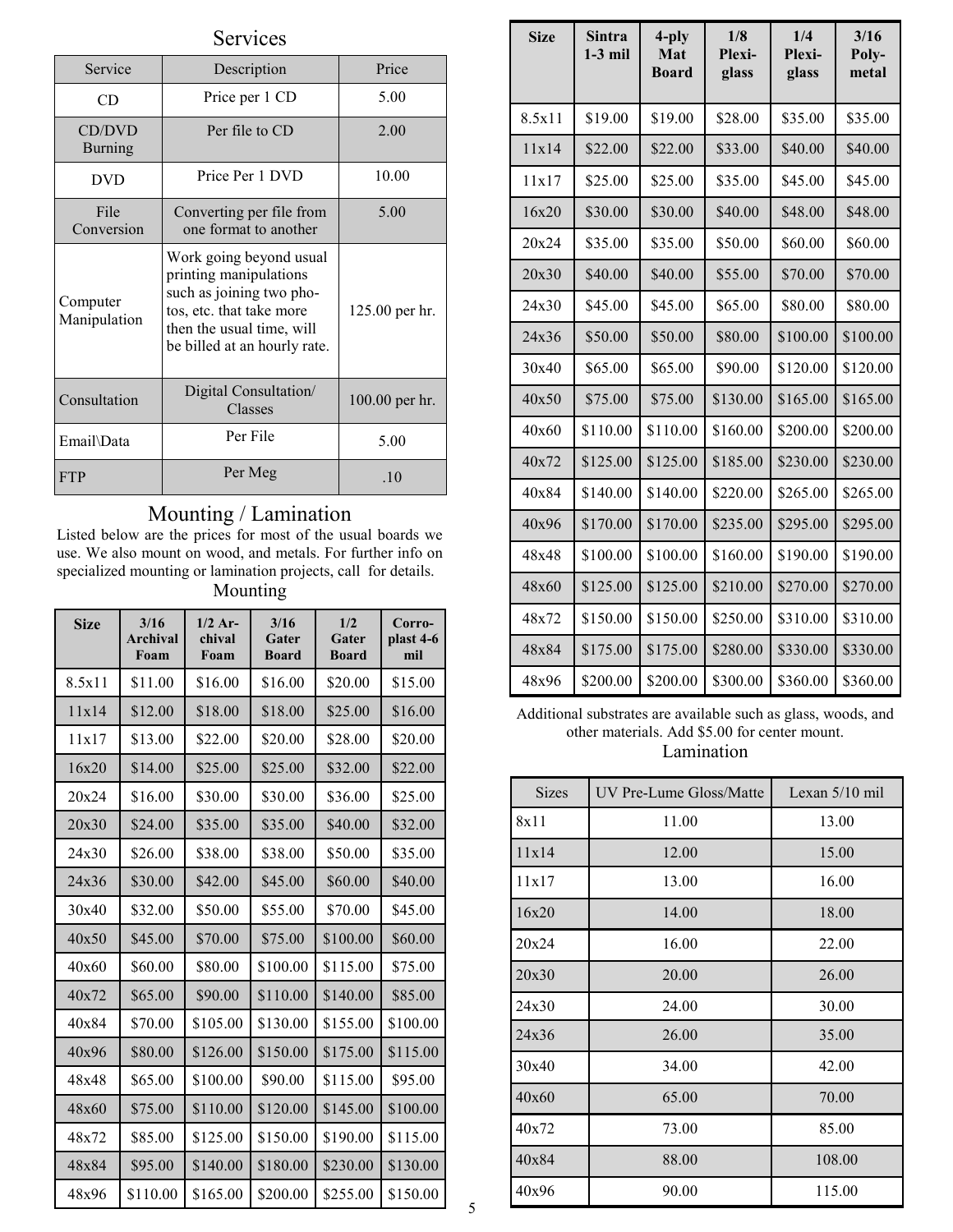#### Corner, Linen Tape, Paper Hinge Mounting \$3.00

| <b>Plexiglas Front Mounts Complete</b> |
|----------------------------------------|
| Includes print, mounting, and cleats   |

| Size $1/8$ | Price    | Size $1/4$ | Price     |
|------------|----------|------------|-----------|
| 11x14      | \$100.00 | 40x60      | \$700.00  |
| 20x24      | \$175.00 | 48x48      | \$600.00  |
| 20x30      | \$225.00 | 48x72      | \$935.00  |
| 24x36      | \$290.00 | 48x84      | \$1095.00 |
| 30x40      | \$350.00 | 48x96      | \$1195.00 |

# Matting Pre-Cut Mats

Includes mount board, a linen book hinge with a 4 Ply- mat.

| Product | <b>Pre-Cut Exhibition Mats</b>  | Single  | 5-Pack  |
|---------|---------------------------------|---------|---------|
| 48-006  | $4x6$ on $8x10$ $4PLY$          | \$8.00  | \$22.86 |
| 48-007  | $5x7$ on $8x10$ 4PLY            | \$8.00  | \$22.86 |
| 48-0085 | 5-1/2x8-1/2 on 9x12 4PLY        | \$9.00  | \$27.63 |
| 48-010  | $8x10$ on $11x14$ 4PLY          | \$10.00 | \$33.34 |
| 48-011  | 8-1/2x11 on 11x14 4PLY          | \$10.00 | \$33.34 |
| 48-014  | $11x14$ on $16x20$ $4PLY$       | \$15.00 | \$41.40 |
| 48-017  | $11x17$ on $16x20$ $4PLY$       | \$15.00 | \$41.40 |
| 48-0165 | $11-3/4x16-1/2$ on $16x20$ 4PLY | \$15.00 | \$41.40 |
| 48-018  | $12x18$ on $18x24$ 4PLY         | \$18.00 | \$62.69 |
| 48-023  | $13x19$ on $18x24$ $4PLY$       | \$18.00 | \$62.69 |
| 48-019  | 13x19 on 20x24 4PLY             | \$18.00 | \$62.69 |
| 48-020  | $16x20$ on $20x24$ $4PLY$       | \$18.00 | \$62.69 |
| 48-022  | 17x22 on 22x28 4PLY             | \$20.00 | \$83.93 |

### All boards are 100% museum rag Custom Mats

| <b>Size</b> | 4-Ply | $8-Ply$ |
|-------------|-------|---------|
| 8x10        | 12.00 | 18.00   |
| 9x12        | 14.00 | 21.00   |
| 11x14       | 16.00 | 24.00   |
| 14x18       | 20.00 | 30.00   |
| 16x20       | 22.00 | 36.00   |
| 18x24       | 26.00 | 40.00   |
| 20x24       | 26.00 | 40.00   |
| 22x28       | 30.00 | 48.00   |
| 32x40       | 44.00 | 66.00   |

All mats are 100% museum Rag Boards, including 4-ply backboard Sizes up to 4'x8' available, price on request

### Volume Custom Mats

These Mats are the same high quality as our Custom Mats and can be ordered with a 2 or 4 Ply backing. Discount applies to same size, same opening mat. Ask for further discounts over 30

| Quantity   | $0 - 14$ | $5 - 20$ | 1-30 |
|------------|----------|----------|------|
| Discount % | ں ک      |          |      |

### Framing

Here at I.Wunder Photographics we have a full complete framing department for all your custom framing needs. All materials used are archival and adhere to standard conservation techniques. Our concept to framing is that the frame job should not take the focus away from the piece. Therefore our basic frame collection consists of silvers, blacks, whites, grays, some gold, and browns for the sepia tones in woods and metals. Prices are dependent on size and frame choices.

# **Custom Frame Kits**

For our clients that like to do it themselves, we have custom framing kits that includes the frame of your choice, glass or Plexiglas, 4-ply rag mat, and all necessary hardware for you to assemble yourselves. Prices vary due to size and framing choices.

# **Installation**

Ready made frames are a great savings if your piece conforms to a standard size that readymades' are available in. We do not carry readymade frames but can assist you if that would be a better choice for you. We can cut a custom mat to fit if that is needed and can professionally install the piece for you if you would like. Installation prices are listed below.

| <b>Size</b> | Price |
|-------------|-------|
| <b>8X10</b> | 15.00 |
| 11X14       | 15.00 |
| 14x18       | 17.50 |
| 16X20       | 20.00 |
| 20X24       | 20.00 |
| 22x28       | 20.00 |

# **Canvas Strecthing**

We provide professional canvass stretching either for framing or Gallery wrapped providing several choices in stretcher bars. Pricing is by running foot.

| <b>Stretcher Bars</b>       | <b>Price Per Running Foot</b> |
|-----------------------------|-------------------------------|
| $7/8 \times 2.1/4$ Standard | \$10.00                       |
| $11/2 \times 13/8$          | \$10.00                       |
| $11/4 \times 13/16$         | \$9.00                        |
| 21/2 x1                     | \$12.00                       |
| 11/2 x 2                    | \$15.00                       |

 $(Length + Height / 6) = Feet x Price = Cost$ 

6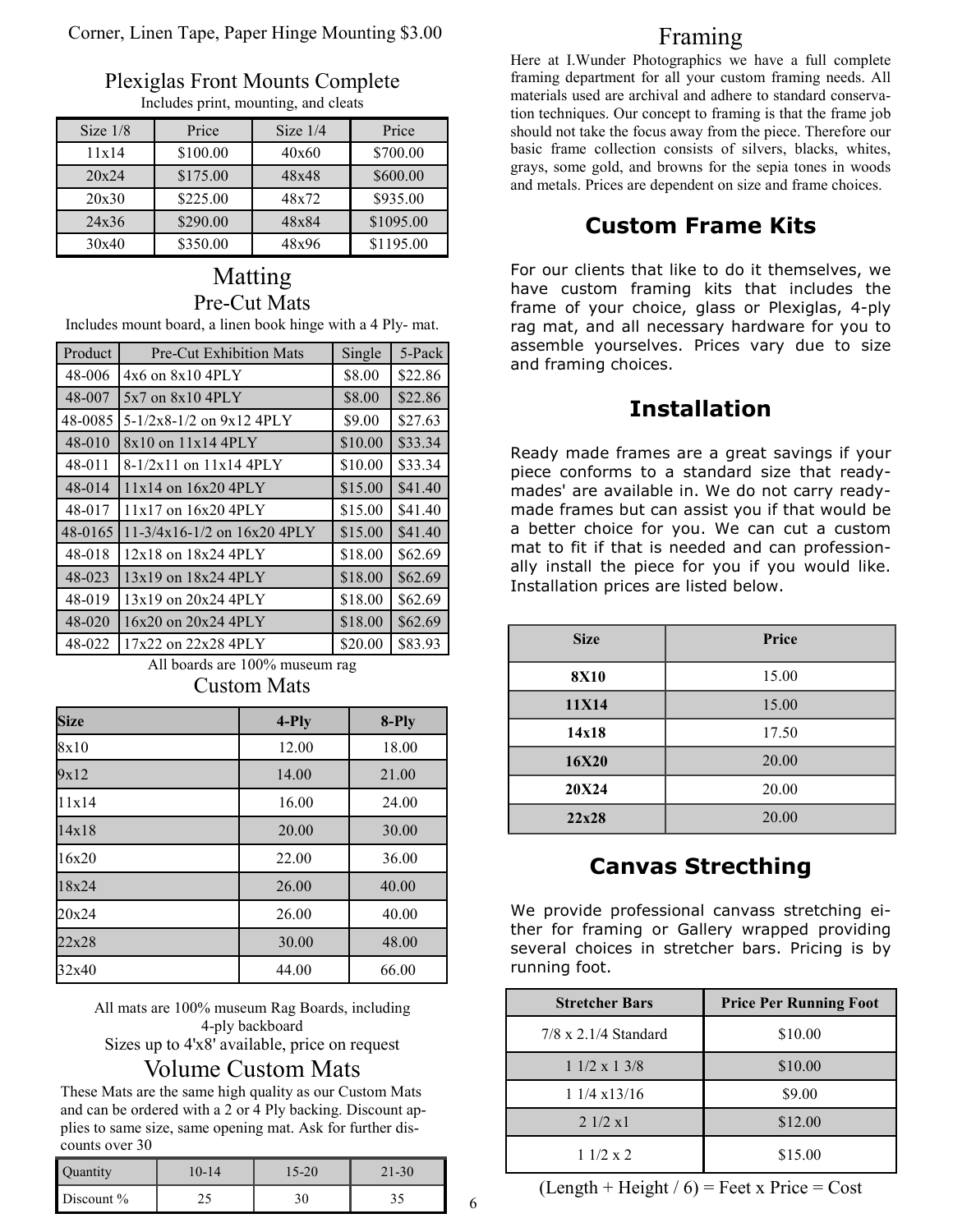# Supplies

Our goal is to bring you the highest quality supplies to pursue fine image making and in conservation of those images. From archival supplies, to presentation materials, we bring you the best and most interesting products we can find

# Print Storage Boxes

#### Metal Edge Drop Fronts 3"

| 01030 | Drop Front 8 1/2 x 10 1/2 x 3 Tan            | \$13.01 |
|-------|----------------------------------------------|---------|
| 01031 | Drop Front 9 1/2 x 12 1/2 x 3 Tan            | \$13.32 |
| 01033 | Drop Front 11 $3/4 \times 15 \times 3$ Tan   | \$13.45 |
| 01034 | Drop Front 11 1/2 x 17 1/4 x 3 Tan           | \$17.15 |
| 01040 | Drop Front 12 3/4 x 16 5/8 x 3 Tan           | \$21.29 |
| 01035 | Drop Front 13 3/4 x 19 1/2 x 3 Tan           | \$21.38 |
| 01036 | Drop Front 14 1/2 x 18 1/2 x 3 Tan           | \$21.38 |
| 01037 | Drop Front 16 1/2 x 20 1/2 x 3 Tan           | \$22.18 |
| 01038 | Drop Front 16 1/2 x 22 1/2 x 3 Tan           | \$22.91 |
| 01039 | Drop Front 20 1/2 x 24 1/2 x 3 Tan           | \$23.80 |
| 01130 | Drop Front 8 1/2 x 10 1/2 x 3 Black          | \$15.03 |
| 01133 | Drop Front 11 $3/4 \times 15 \times 3$ Black | \$16.16 |
| 01134 | Drop Front 11 1/2 x 17 1/4 x 3 Black         | \$17.06 |
| 01135 | Drop Front 13 3/4 x 19 1/2 x 3 Black         | \$26.69 |
| 01137 | Drop Front 16 1/2 x 20 1/2 x 3 Black         | \$26.87 |
| 01531 | 9 1/2 x 12 1/2 x 3" Gray                     | \$13.32 |
| 01533 | 11 3/4 x 15 x 3" Gray                        | \$13.45 |
| 01536 | 14 1/2 x 18 1/2 x 3" Gray                    | \$21.38 |
| 01537 | 16 1/2 x 20 1/2 x 3" Gray                    | \$22.18 |
| 01539 | 20 1/2 x 24 1/2 x 3" Gray                    | \$23.80 |
| 01542 | 22 1/2 x 28 1/2 x 2" Gray                    | \$31.28 |

### Metal Edge Drop Fronts 1 1/2"

| $01 - 011$ | Drop Front 8 1/2 x 10-1/2 x 1 1/2 Tan    | \$11.70 |
|------------|------------------------------------------|---------|
| 01-013     | Drop Front 11 3/4 x 15 x 1 1/2 Tan       | \$13.37 |
| 01-017     | Drop Front 16 1/2 x 20 1/2 x 1 1/2 Tan   | \$21.92 |
| 01-019     | Drop Front 20 1/2 x 24 1/2 x 1 1/2 Tan   | \$23.22 |
| 01-112     | Drop Front 8 3/4 x 11 1/4 x 1-1/2 Black  | \$13.19 |
| 01-113     | Drop Front 11 3/4 x 15 x 1 1/2 Black     | \$14.63 |
| $01 - 114$ | Drop Front 11 1/2 x 17 1/2 x 1-1/2 Black | \$17.41 |
| 01-116     | Drop Front 14 1/2 x 18-3/4 x 1-1/2 Black | \$17.91 |
| $01 - 115$ | Drop Front 13 1/2 x 19 1/2 x 1-1/2 Black | \$18.72 |
| 01-117     | Drop Front 16 1/2 x 20 1/2 x 1-1/2 Black | \$23.36 |
| 01-118     | Drop Front 17 1/2 x 22 1/2 x 1-1/2 Black | \$25.65 |
| 01-119     | Drop Front 20 1/2 x 24 1/2 x 1-1/2 Black | \$29.79 |

Metal Edge Drop Fronts 1 1/2" Continued

| $01 - 212$ | Drop Front $8\frac{3}{4} \times 11\frac{1}{4} \times 1 - \frac{1}{2}$ White | \$13.19 |
|------------|-----------------------------------------------------------------------------|---------|
|            | 01-213 Drop Front 11 3/4 x 15 x 1 1/2 White                                 | \$14.63 |
| $01 - 215$ | Drop Front 13 1/2 x 19 1/2 x 1-1/2 White \\$18.72                           |         |

### Binder Box

#### **Ring Folio Binder Box**

|  | 62-001   1-1/2" D Ring Binder Box Portfolio Style   \$36.27 |  |
|--|-------------------------------------------------------------|--|
|--|-------------------------------------------------------------|--|

| <b>Metal Edged Binder Box</b>                  |                                          |         |
|------------------------------------------------|------------------------------------------|---------|
| 06-001                                         | Binder Box 12 1/4 x 13 1/4 1 1/2 O Ring- | \$16.47 |
|                                                | Tan                                      |         |
| 06-102                                         | Binder Box 12 1/4 x 13 1/4 1 1/2 O Ring  | \$16.47 |
|                                                | Black                                    |         |
| 06-202                                         | Binder Box 12 1/4 x 13 1/4 1 1/2 O Ring  | \$16.47 |
|                                                | White                                    |         |
| 06-502                                         | Binder Box 12 1/4 x 13 1/4 1 1/2 O Ring  | \$16.47 |
|                                                | Grav                                     |         |
| <b>Accent Binder Box 1-1/2" Slanted D Ring</b> |                                          |         |
| 87-001                                         | Accent Binder (S-Series) 11-1/2 x 7"W    | \$26.96 |
| 89-1211                                        | Accent Binder (L-Series) 12 x 11-1/4"W   | \$35.96 |
| <b>Accent (S-Series) Pages</b>                 |                                          |         |
| 56-446                                         | 4x6 Sonic Page (two pockets)             | \$8.55  |
| 56-002                                         | Two Pocket CD Page Package 50            | \$19.98 |

#### Crystal Bags

| PR4X6            | 4x6 Crystal Bags        | \$.15  |
|------------------|-------------------------|--------|
| PR75S            | 5x7 Crystal Bags        | \$.20  |
|                  | PR108S8x10 Crystal Bags | \$.30  |
| PR9S             | 9x12 Crystal Bags       | \$.40  |
| PR11S            | 11x14 Crystal Bags      | \$.50  |
| PR <sub>12</sub> | 13x19 Crystal Bags      | \$.60  |
| <b>PR16</b>      | 16x20 Crystal Bags      | \$.90  |
| PR18             | 18x24 Crystal Bags      | \$1.20 |
| <b>PR20</b>      | 20x24 Crystal Bags      | \$1.30 |
| <b>B22</b>       | 22x28 Crystal Bags      | \$1.50 |
| <b>B24</b>       | 24x36 Crystal Bags      | \$2.00 |

#### Poly Bags

| Order $#$  | Product         | Price |
|------------|-----------------|-------|
| 3399-1417  | 14x17 Poly Bags | .20   |
| 3399-1821  | 18x21 Poly Bags | .30   |
| 3399-2125  | 21x25 Poly Bags | .40   |
| 3399-2535  | 25x35 Poly Bags | .45   |
| 3399-33x42 | 33x42 Poly Bags | 1.00  |
| 3399-36x48 | 36x48 Poly Bags | 1.25  |
| 3399-36x48 | 44x64 Poly Bags | 2.25  |

7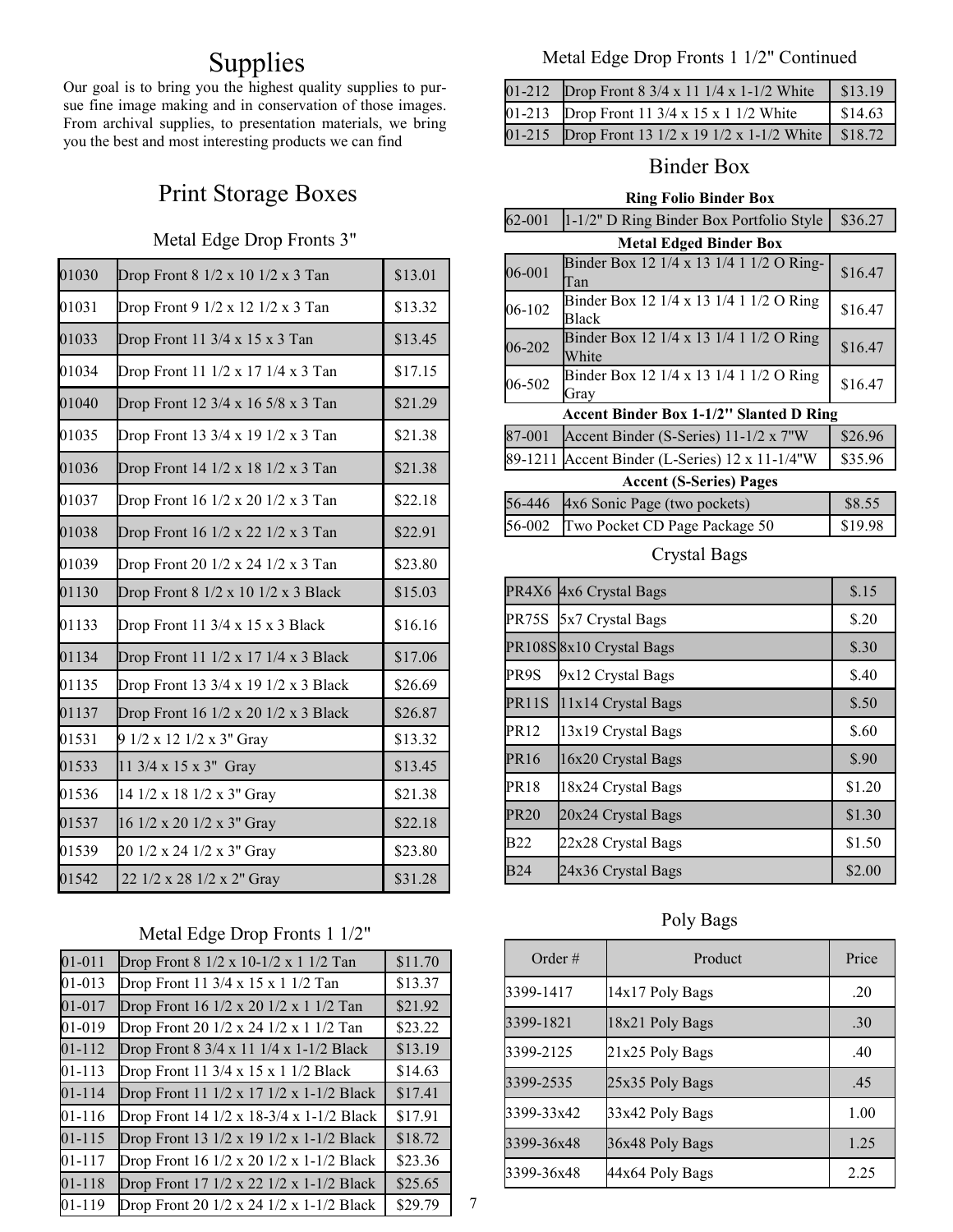# Presentation

# Clam Shell Boxes

| $10 - 021$ | Portfolio 8 1/2 x 10 1/2 x2 Black / White<br>Lining              | \$21.96  |
|------------|------------------------------------------------------------------|----------|
| 10-030     | Portfolio 8 3/4 x 11 1/4 x2 Black / White<br>Lining              | \$26.06  |
| 10-022     | Portfolio 9 1/4 x 12 1/4 x 2 Black / White<br>Lining             | \$25.65  |
| 10-023     | Portfolio 11 1/4 x 14 1/4 x 2 Black /<br>White Lining            | \$26.06  |
| 10-024     | Portfolio 11 3/8 x 17 3/8 x 2 Black /<br>White Lining            | \$38.25  |
| 10-025     | Portfolio 12 3/4 x 16 5/8 x 2 Black /<br>White Lining            | \$41.36  |
| 10-029     | Portfolio 13-3/4 x 19-1/2 x 2 Black /<br>White Lining            | \$47.12  |
| 10-026     | Portfolio 14 1/4 x 18 1/4 x 2 Black /<br>White Lining            | \$44.96  |
| 10-027     | Portfolio 16 1/4 x 20 1/4 x 2 Black /<br>White Lining            | \$62.96  |
| $10 - 031$ | Portfolio 17 1/4 x 22 1/4 x 2 Black /<br>White Lining            | \$77.36  |
| 10-028     | Portfolio 20 1/4 x 24 1/4 x 2 Black /<br>White Lining            | \$88.11  |
| 10-121     | Portfolio 8 1/2 x 10 1/2 x2 Black / Black<br>Lining              | \$23.63  |
| 10-123     | Portfolio 11 1/4 x 14 1/4 x 2 Black /<br><b>Black Lining</b>     | \$26.96  |
| 10-124     | Portfolio 11 3/8 x 17 3/8 x 2 Black /<br><b>Black Lining</b>     | \$38.25  |
| 10-129     | Portfolio 13-3/4 x 19-1/2 x 2 Black /<br><b>Black Lining</b>     | \$49.05  |
| 10-126     | Portfolio 14 1/4 x 18 1/4 x 2 Black /<br><b>Black Lining</b>     | \$47.03  |
| 10-127     | Portfolio 16 1/4 x 20 1/4 x 2 Black /<br><b>Black Lining</b>     | \$65.66  |
| 10-128     | Portfolio 20 1/4 x 24 1/4 x 2 Black /<br><b>Black Lining</b>     | \$89.96  |
| 11-012     | Portfolio 8-3/4 x 11-1/4 x 1 3/8 Black /<br>White Lining         | \$26.96  |
| 11-013     | Portfolio 11 1/4 x 14 1/4 x 1 3/8 Black /<br>White Lining        | \$27.45  |
| 11-014     | Portfolio 11 3/4 x 17 1/2 x 1-3/8 Black /<br>White Lining        | \$42.89  |
| 11-015     | Portfolio 13-3/4 x 19-1/2 x 1-3/8 Black /<br>White Lining        | \$49.86  |
| 11-017     | Portfolio 16 1/4 x 20 1/4 x 1 3/8 Black /<br>White Lining        | \$66.29  |
| 11-018     | Portfolio 20 1/4 x 24 1/4 x 1 3/8 Black /<br>White Lining        | \$88.43  |
| 11-019     | Portfolio 22 1/4 x 28 1/4 x 1 3/8 Black /<br>White Lining        | \$106.65 |
| 11-115     | Portfolio 13-3/4 x 19-1/2 x 1-3/8 Black /<br><b>Black Lining</b> | \$49.05  |

|  | Continued > |  |
|--|-------------|--|
|--|-------------|--|

| 10-041     | Portfolio $81/2 \times 101/2 \times 4$ Black / White<br>Lining | \$40.46  |
|------------|----------------------------------------------------------------|----------|
| 10-043     | Portfolio 11 1/4 x 14 1/4 x 4 Black /<br>White Lining          | \$50.36  |
| 10-047     | Portfolio 16 1/4 x 20 1/4 x 4 Black /<br>White Lining          | \$88.65  |
| 10-038     | Portfolio 20 1/4 x 24 1/4 x 3 Black /<br>White Lining          | \$104.94 |
| $10 - 141$ | Portfolio $81/2 \times 101/2 \times 4$ Black / Black<br>Lining | \$41.67  |
| 10-143     | Portfolio 11 1/4 x 14 1/4 x 4 Black /<br><b>Black Lining</b>   | \$51.75  |
| 10-147     | Portfolio 16 1/4 x 20 1/4 x 4 Black /<br><b>Black Lining</b>   | \$89.96  |

# Museum Cases

| 12-023 | Museum Case 11 1/2 x 14 1/2 x 2 1/2<br>Black / White Lining | \$98.55  |
|--------|-------------------------------------------------------------|----------|
| 12-026 | Museum Case 14 1/2 x 18 1/2 x 2 1/2<br>Black / White Lining | \$116.46 |
| 12-027 | Museum Case 16 1/2 x 20 1/2 x 2 1/2<br>Black / White Lining | \$123.08 |
| 12-032 | Museum Case 17 1/2 x 22 1/2 x 2 1/2<br>Black / White Lining | \$163.58 |
| 12-036 | Museum Case 17 1/2 x 25 1/4 x 2 1/2<br>Black / White Lining | \$170.91 |
| 12-028 | Museum Case 20 1/2 x 24 1/2 x 2 1/2<br>Black / White Lining | \$168.66 |
| 12-029 | Museum Case 22 1/2 x 28 1/2 x 2 1/2<br>Black / White Lining | \$174.51 |
| 12-030 | Museum Case 24 1/2 x 30 1/2 x 2 1/2<br>Black / White Lining | \$189.72 |
| 12-033 | Museum Case 28 1/2 x 36 1/2 x 2 1/2<br>Black / White Lining | \$232.16 |
| 12-034 | Museum Case 30 1/2 x 40 1/2 x 2 1/2<br>Black / White Lining | \$278.10 |

# Carry Case 3 1/2" Deep

| 13-033 | Carry Case 12 x 15 x 3 1/2 Black / White<br>Lining         | \$108.23 |
|--------|------------------------------------------------------------|----------|
| 13-037 | Carry Case 16 1/2 x 20 1/2 x 3 1/2 Black /<br>White Lining | \$162.32 |
| 13-038 | Carry Case 20 1/2 x 24 1/2 x 3 1/2 Black /<br>White Lining | \$196.20 |
| 13-039 | Carry Case 25 x 31 x 3 1/2 Black / White                   | \$209.39 |

# Accent Gray Portfolios

| 75-B912 | Lilac Blue Violet Tray Gray Cover<br>9x12x1" | \$30.47 |
|---------|----------------------------------------------|---------|
| 75-O912 | Saffron Orange Tray Gray Cover<br>9x12x1"    | \$30.47 |
|         | 75-BK912 Black Tray Gray Cover 9x12x1"       | \$30.47 |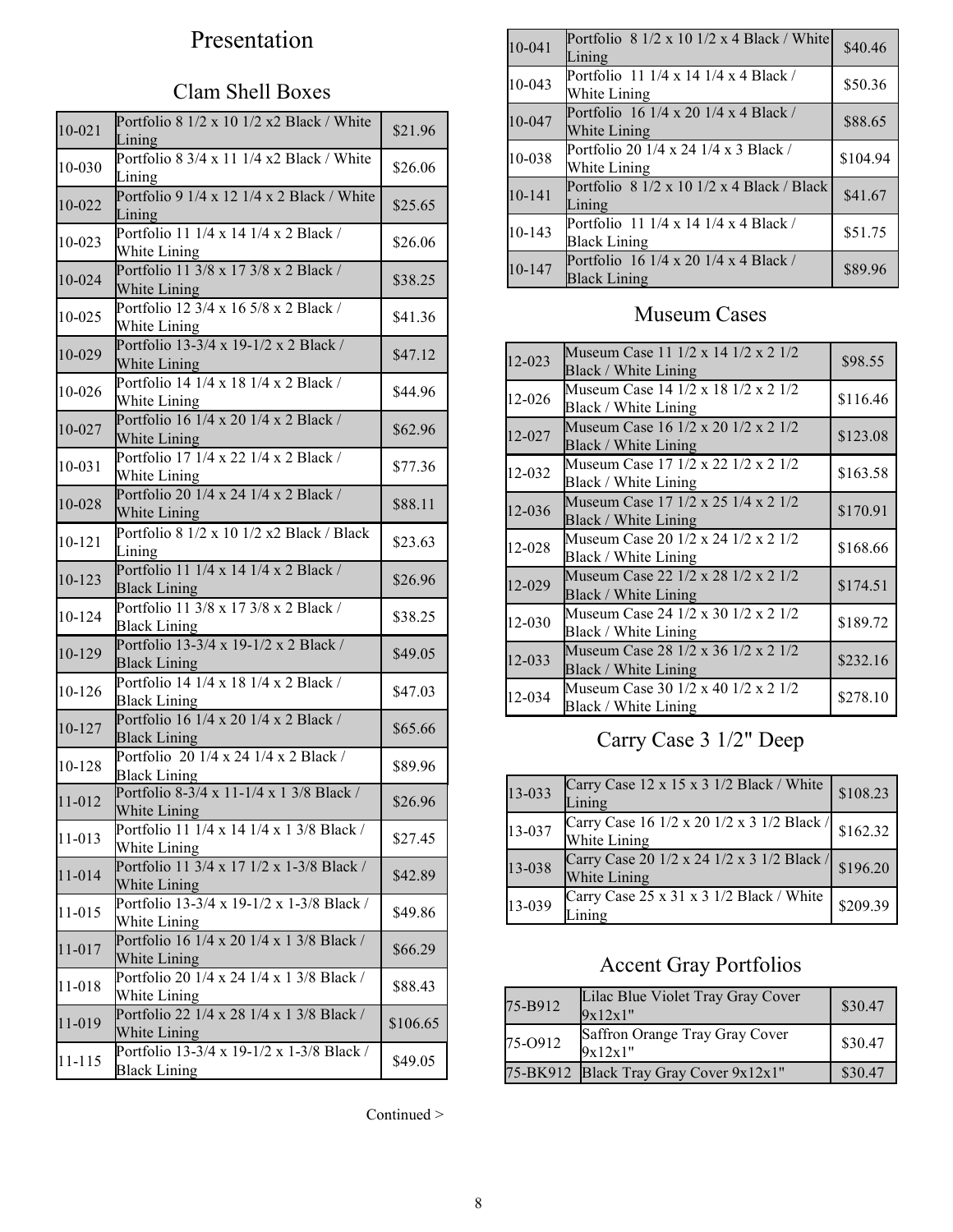### Digital Print Portfolios

| 70-011 | $8-3/4x$ 11-1/4x1/2"                    | \$24.62 |
|--------|-----------------------------------------|---------|
| 70-014 | $11 - 1/4x14 - 1/4x1/2"$                | \$30.83 |
| 70-017 | $11-3/4x17-1/4x1/2"$                    | \$31.73 |
| 70-019 | $13 - 1/4x19 - 1/4x1/2"$                | \$38.34 |
| 70-022 | $17 - 1/4 \times 22 - 1/4 \times 1/2$ " | \$45.90 |

### Framing

| Item                                         | Description                                                 | Order#            | Price  |
|----------------------------------------------|-------------------------------------------------------------|-------------------|--------|
| ATG Archival Tape                            | 3M's Acid Free ATG Tape<br>for attachung Mats to Mount      | U5568             | 16.00  |
| Linen Tape Presure<br>sensitive              | Presure sensitive PH Neutral<br>Linen Tape for hinging Mats | U <sub>5351</sub> | 25.35  |
| Paper Hinge Tape<br><b>Presure Sensitive</b> | Filmoplast P90 selfadhisive<br>archival paper hinging tape. | U3317             | 29.85  |
| 3L Mounting Cor-                             | 5/8 250                                                     | U5061             | 4.00   |
| 3L Mounting Cor-                             | 3/4 250                                                     | U5062             | 4.50   |
| 3L Mounting Cor-                             | 1 1/4" 250                                                  | U5063             | 17.50  |
| 3L Mounting Cor-                             | MaxiView 1 1/4" 250                                         | U <sub>5064</sub> | 15.95  |
| 3L Mounting Cor-                             | Regular 3" 100                                              | U5065             | 17.25  |
| 3L Mounting Cor-<br>ners                     | MaxiView 3" 100                                             | U5066             | 15.50  |
| ProTrimmer                                   | Trim knife to trim dustcover                                | U2805             | 5.00   |
| 11x14 PreCut 4ply                            | 100% NonBuffered Rag                                        | IW1011            | 79.00  |
| 16x20 PreCut 4ply                            | 100% NonBuffered Rag                                        | IW1012            | 79.00  |
| 20x24 PreCut 4ply                            | 100% NonBuffered Rag                                        | IW1013            | 100.00 |
| $11x14$ Pre)Cut                              | 100% NonBuffered Rag                                        | <b>IW1001</b>     | 3.50   |
| 16x20 Pre)Cut                                | 100% NonBuffered Rag                                        | IW1002            | 5.00   |
| 20x24 Pre)Cut                                | 100% NonBuffered Rag                                        | IW1003            | 10.00  |
| Point Driver                                 | Uses #3901 Points                                           | U3900             | 96.50  |
| Frame Mate                                   | Brad and point pusher                                       | U3852             | 52.75  |
| SpringMate                                   | Spring insertion and remover                                | U4748             | 8.25   |
| PullMate                                     | <b>Point Puller</b>                                         | U4747             | 8.25   |
| Glass Cutter                                 | Fletcher Carbide glass<br>cutter                            | U3858             | 14.70  |
| <b>Burnishing Bone</b>                       | Best 6" burnishng bone<br>for smoothing rough               | U3716             | 14.45  |

# Miscellaneous

| Item                                                                                     | Number Price      |       |
|------------------------------------------------------------------------------------------|-------------------|-------|
| Ledge nails 2 1/4" Black 100                                                             | U3654             | 16.00 |
| Cotton Gloves Per Pair Medium                                                            | U4230             | 2.00  |
| Cotton Gloves Per Pair Large                                                             | U4231             | 2.00  |
| Monster Lens Tissue (5"8x8" shts in package)                                             | M005              | 10.00 |
| Molding Hooks $3/16 \times 13/4$ for hanging frames<br>from picture moulding, per piece  | U1926             | 25    |
| Molding Hooks $11/16 \times 11/2$ for hanging<br>frames from picture moulding, per piece | U <sub>2320</sub> | 25    |
| Pinhole Body Cap / Nikon & Canon                                                         |                   | 55.00 |

# Mailing and Shipping

We encourage all clients to supply us with your FedEx account number for cheaper rates. If you do not have one, you can go to FedEx'x website and get one for free

| Fed-X Priority       | If we do not have your Fed-<br>eral Express number on file<br>and you need Fed-X service.<br>Your charges will be calcu-<br>lated online at the Fed-X<br>site. An additional \$2.00 on |  |
|----------------------|----------------------------------------------------------------------------------------------------------------------------------------------------------------------------------------|--|
| Fed-X Standard       |                                                                                                                                                                                        |  |
| Fed-X 2 day          |                                                                                                                                                                                        |  |
| Fed-X Express Saver  | top of the drop-off price will<br>be added for packaging and                                                                                                                           |  |
| Fed-X up to 1 lb.    | handling.                                                                                                                                                                              |  |
| 5x7 Mail             | 4.00                                                                                                                                                                                   |  |
| $8x10$ Mail          | 5.00                                                                                                                                                                                   |  |
| $11x14$ Mail         | 8.00                                                                                                                                                                                   |  |
| 16x20 Mail           | 10.00                                                                                                                                                                                  |  |
| Priority 1 lbs       | 6.00                                                                                                                                                                                   |  |
| Priority 2 lbs       | 7.75                                                                                                                                                                                   |  |
| Messengers Available | Priced per location                                                                                                                                                                    |  |

# **Contact Information**

I. Wunder Photographics 60 Waller Avenue White Plains, NY 10605

 Tel 914 681-5140 Fax 914 328-0178 iwunder@iwunderphoto.com www.iwunderphoto.com